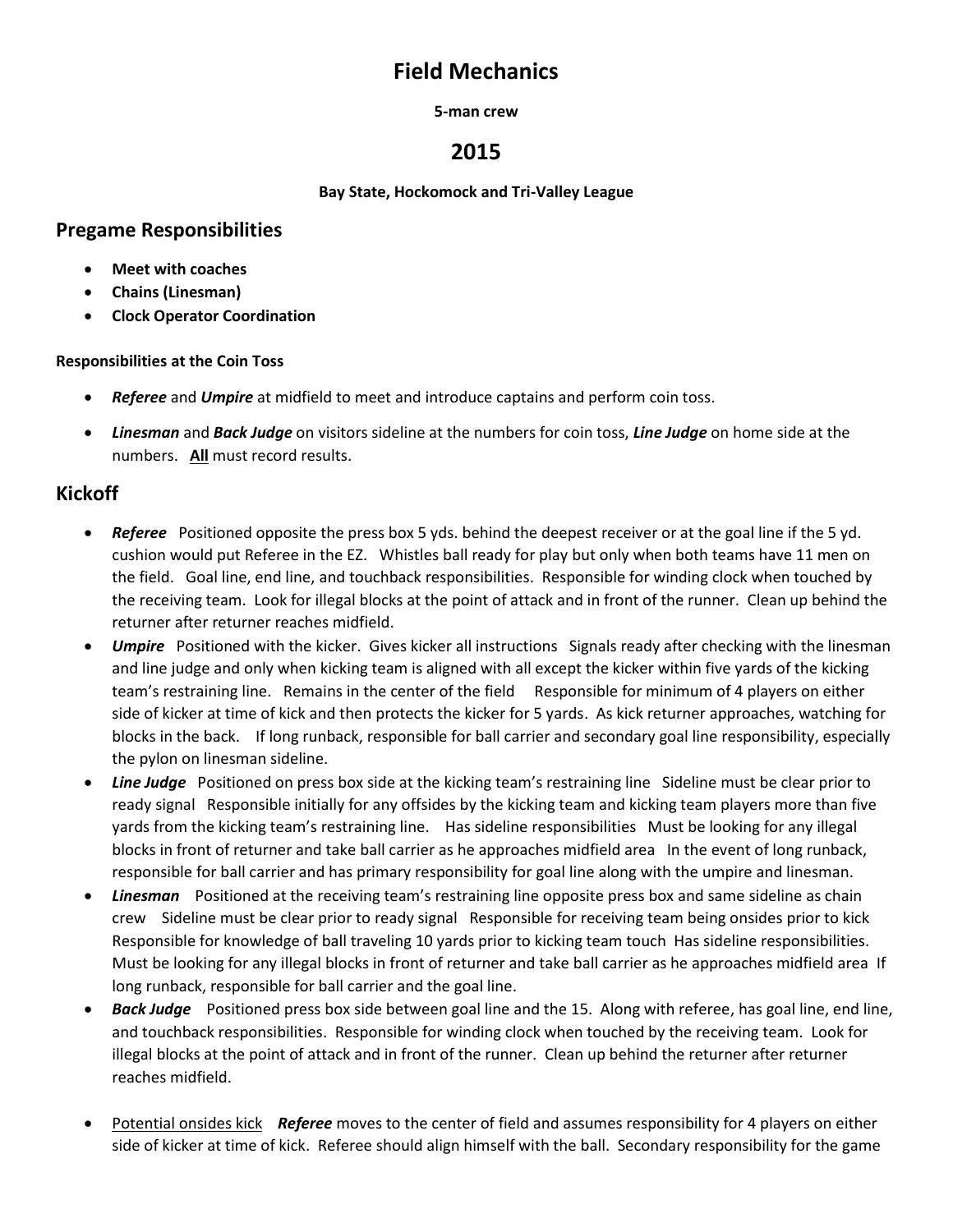clock. *Umpire* instructs kicker and retreats to kicking team's restraining line on the linesman's side of the field *Line Judge* and *Linesman* positions unchanged *Back Judge* moves up to the receiving team's restraining line on Line Judge side of field This alignment "boxes in" the kicking area. Officials in the "boxed in" area are all responsible for all touches and blocks and if the ball travels 10 yards. Officials on the receiving team's restraining line are primarily responsible for starting the clock when ball is touched by the receiving team.

 **Note:** *Back Judge* and *Umpire* positions can be swapped if discussed at pre-game and game specific situations dictate. Responsibilities remain the same for each position. *Umpire* with the kicker conforms to manual

# **Pre-snap Responsibilities**

### **25 Second clock**

 *Back Judge* Assumes all responsibility for the 25 second clock once referee makes the ball ready for play. With 10 seconds left, *Back Judge* will raise his arm above his head. With 5 seconds left, arm will be dropped to a perpendicular position. *Back Judge* will throw the flag **if** necessary. Coordination between the Referee and Back Judge is highly recommended to **AVOID** the need for a flag, unless an obvious delay situation exists.

## **Substitutions and counts**

- All responsible
- *Referee* and *Umpire* have primary responsibility of the offense. For teams that huddle the *Referee* should count the offensive team in the huddle and signal based on count. Fist in front of body for 11 Team A players, two open hands on chest for ten or less. *Umpire* should mirror *Referee'*s signal after Team A breaks huddle. *Referee* should keep fist extended until first sound by offense. *Umpire* does not need to hold signal.
- *Line Judge* and *Back Judge* have primary responsibility for the defense. They should signal each other based on their count.
- *Umpire* has 5 players 50 79 on the offense. On scrimmage kick plays *Umpire* is responsible for identifying numbering exceptions.
- *Line Judge* and *Linesman* responsible for incoming substitutions being inside the 9-yard mark between the time the ball is made ready by the Referee and it is snapped.
- *Referee* has "12 men in huddle" responsibility. Also must allow defense to respond to late offensive substitutions. Team A substitution rule is not confined to late substitutions especially for teams that do not huddle. The process is after the play is over the *Referee* is responsible for identifying Team A substitutions with no huddle teams. If Team A subs the *Umpire* then moves up over the ball. The *Referee* then looks at the Team B sideline to see if they are going to substitute. If Team B does not substitute within 3 seconds then the *Referee* signals the *Umpire* to move off the ball. If team B subs then the *Umpire* remains over the ball until Team B completes the substitution process.

## **Running Plays**

 *Referee* positioned to the throwing arm side of the quarterback. Pre-snap the *Referee* is responsible for false starts by the backs within the tackle box. The *Referee* is responsible for identifying backs within the tackle box for possible illegal block below the waist fouls during the play. Initially responsible for all action in the backfield (handoff, option plays etc.). *Referee* should is responsible for initial block by the opposite tackle. *Referee* is responsible for watching blocking at the point of attack. The *Referee* must protect the quarterback from fouls away from the point of attack. The *Referee* has the quarterback to the line of scrimmage on option plays. Once the quarterback carries the ball beyond the line of scrimmage the *Referee* is responsible for any backs in position to receive a backward pass. Peripheral vision should include blockers as play develops before runner responsibilities transfer to the wing men**.**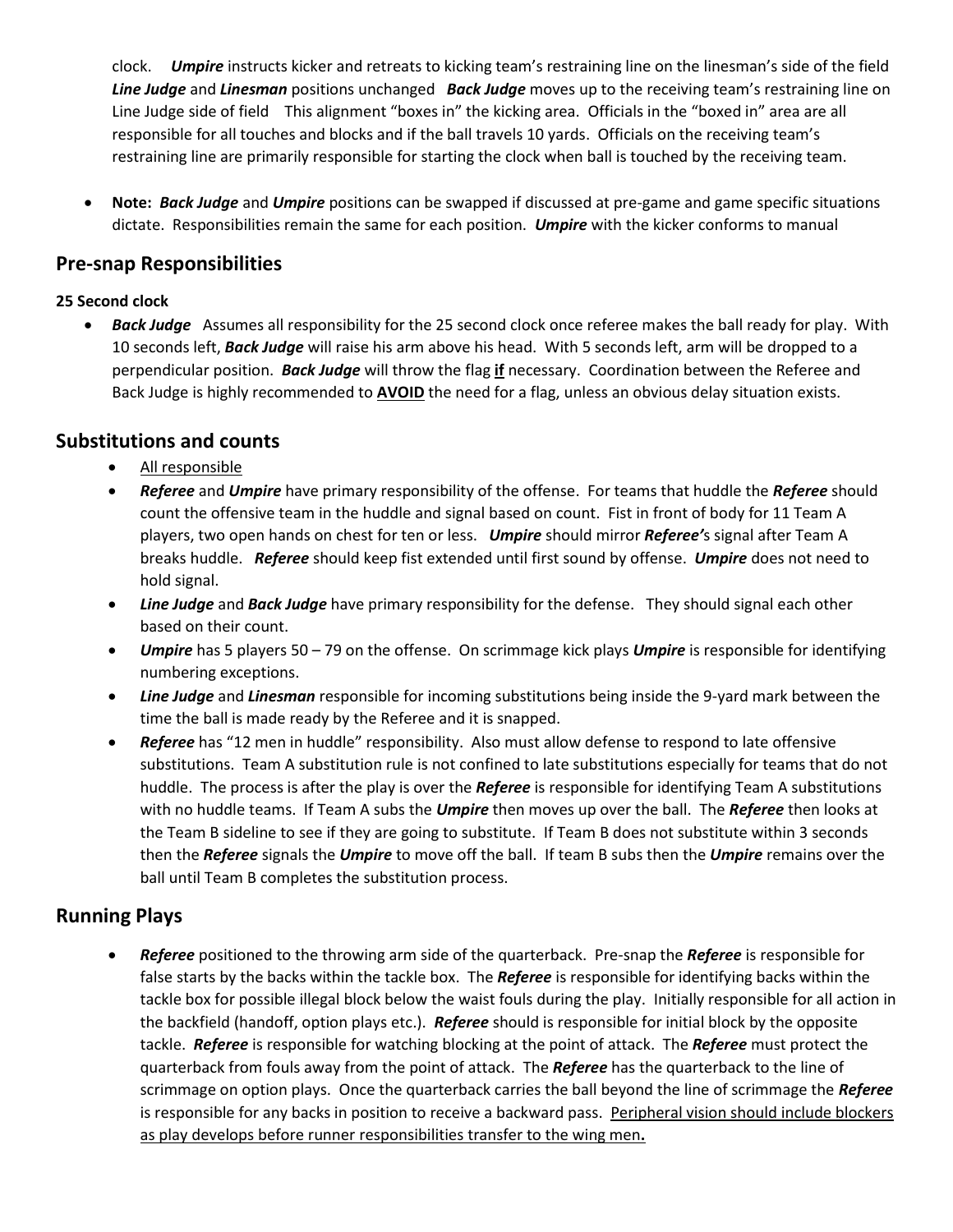- *Umpire* positioned 5-7 yards behind the defense and opposite side of the *Referee*. Pre-snap the umpire is responsible for illegal snaps and false starts by the center, guards, and tackles. Post-snap the umpire is responsible for initial blocks by the center and two guards. After initial blocking the umpire is responsible for blocks at the point of attack. The umpire should be aware of potential chop block situations. Must read the blockers and move with the flow. Must do so in an attempt not to obstruct the defense. Once play has ended, will spot ball for progress from the wings.
- *Linesman* and *Line Judge* initially align wide receivers and observing only 4 in the backfield. Pre-snap each wing official is responsible for false starts by split Team A players and the tackle on their side of the formation. Each wing is responsible for illegal motion by a Team A player in motion away from them. Once ball cleanly snapped, they should look at the initial blocks by the split Team A players and tackle on their side if the formation. They are also responsible for illegal blocking below the waist by Team A and B players. Once the play develops they are responsible for watching blocking at the point of attack if the play is to their side. If the play is away from their position they are responsible for watching action behind the play. Forward progress spot on you unless long run involves the back judge.
- *Back Judge* positioned favoring the strength of the formation, generally to the tight end. Back judge should watch the initial block by their key. The back judge must be aware of possible crack-back (below waist) blocks and low blocks by Team B more than 5 yards beyond the line of scrimmage. The back judge must never get beat to the goal line. Maintain enough depth to maintain goal line responsibilities. If ball carrier moves toward the sideline, *Back Judge* must assist the wing man in the area, in particular if he goes out of bounds.

## **Pass Plays**

- *Referee* Has complete responsibilities for the quarterback. The *Referee* is responsible for initially watching the block by the tackle away from his position and then the near side tackle. On plays when the quarterback is contacted the referee must follow the action on the quarterback until the end of the play. The referee is responsible for low hits on the passer, roughing, and targeting*. Intentional grounding is now a two official call.* The referee is responsible for determining if the quarterback gets outside the tackle box on pass plays and he must look at the wing men for assistance with the ball crossing the neutral zone when the quarterback potentially grounds the ball after being outside the tackle box. If flag is thrown by the Referee for grounding, and wing man determines an eligible receiver was in the area, he must inform the Referee and allow him to wave off the flag.
- *Umpire* will move up toward the line of scrimmage when he reads pass in order to rule on ineligibles downfield. The umpire is responsible for the initial blocks by the center and two guards, The umpire is responsible for ruling on the pass being made beyond the line of scrimmage and if the pass is first touched behind or beyond the neutral zone,. He can also turn once pass is made to assist wings and back judge on pass reception or incomplete.
- *Line Judge* and *Linesman* Initially responsible for receiver(s) nearest you. Know your eligibles. If multiple receivers in your area, splitting the difference will give best coverage as play develops. If quick pass made, wings must be prepared to rule if forward or backward. Sideline responsibilities at all times. The wingmen are responsible for ruling on receivers going out of bounds prior to passes being thrown. The wingmen should have a hat down for receivers who go out of bounds on their own prior to a pass being thrown. The wingmen should be aware of potential pick plays. On pass plays along the sideline the wingmen must coordinate with the back judge on responsibilities for catch/no catch rulings along the sideline. On pass plays where the receiver has his back to the official the official should look at other officials who may have had a better viewing angle before ruling on catch/no catch. Eye contact between officials is imperative.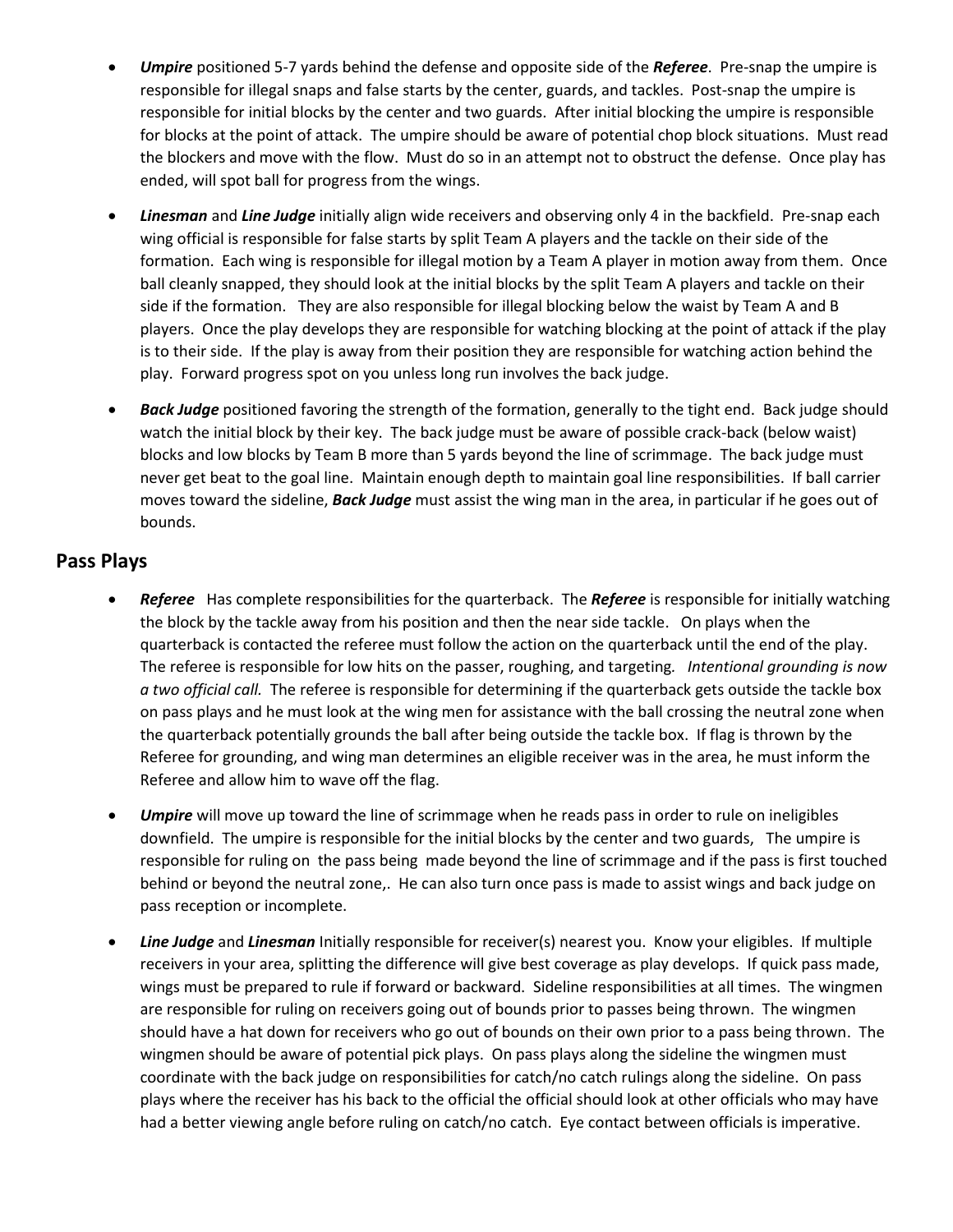*Back Judge* Initially responsibility for inside receiver(s). Goal line as well. The *Back Judge* should be aware of potential pick plays. Pass coverage converts to zones as play develops, with *Back Judge* taking the deepest receivers. Inside the 10 yard line going in, at the instruction of the *Back Judge*, coverages change to the *Back Judge* having end line responsibilities and the wings taking the goal line.

### *Plays with the line of scrimmage between the 5 yard line and goal line*

 Once inside the 5 yd line, *Linesman* and *Line Judge* should move to the goal line after each snap and officiate from there, moving in to the field or out of bounds depending on the play. Same coverage for 2-pt conversion try. Inside the 5 yard line going out, the wingman on the side of the field where the point of attack is should move back to the goal line and officiate from the goal line out. The opposite wingman should officiate the play using their normal coverage*.* The umpire has responsibility for the passer crossing the line of scrimmage and for passes touched behind or beyond the line of scrimmage.

# **PAT/Field Goal Kicks**

- *Referee* has holder and kicker responsibilities. The referee is responsible for blocking infractions by the tackles, guards, and the center. Primary responsibility for counting offense.
- *Line Judge* and *Linesman* remain on their respective wings with sideline responsibilities. The linesman and line judge are responsible for illegal snaps and false starts by Team A players on their side of the field. After the snap the wingmen are responsible for blocking infractions by Team A players on the end of the line and in the backfield. *Linesman* has responsibility of the ball crossing the line of scrimmage. If kick play breaks down or is a fake, Line Judge and Linesman have goal line responsibilities.
- *Back Judge* positioned under the goal post has responsibility of his goal post and crossbar. The *Back Judge* should identify numbering exceptions on his side of the center and has primary responsibility for counting defense. He has the whistle once kick is over. He coordinates with the umpire for signaling if kick good/no good. If kick play breaks down or is a fake, *Back Judge* has end line responsibilities
- *Umpire* has snapper responsibilities and will be under the goal post opposite the *Back Judge*. The *Umpire* has responsibility for numbering exceptions by the center and on his side of the center. He will have kick responsibilities for his goal post. If kick play breaks down or is a fake, *Umpire* assumes his normal responsibilities for all interior lineman and should move forward toward the goal line and the line of scrimmage and be prepared to rule if quarterback passes beyond the line of scrimmage. *Referee* will need to be prepared to assist here.
- *Note:* This formation is a complete deviation from the manual

## **Punts**

- *Referee* Positioned to on the kicking foot side of the punter two yards behind and at least 15 wide of the punter's initial position. The *Referee* must rule on the formation meeting the scrimmage kick formation requirement. The *Referee* must also identify the tackle box location pre-snap for potential rugby style punts. The *Referee* is responsible for blocking infractions by Team A post snap. The *Referee* is responsible for actions of the kicker and Team B leaping over Team A shield blockers. The *Referee* should assist the sideline officials with spots on kicks that go out of bounds in the air.
- *Umpire* Normal position with snapper responsibilities. The *Umpire* should identify numbering exceptions presnap. Responsible for snap infractions and false starts by the center, guards, and tackles.
- *Line Judge* Normal position. Responsible for Team A and B scrimmage line infractions his side of the center. Releases downfield at a clean snap to assist Back Judge.